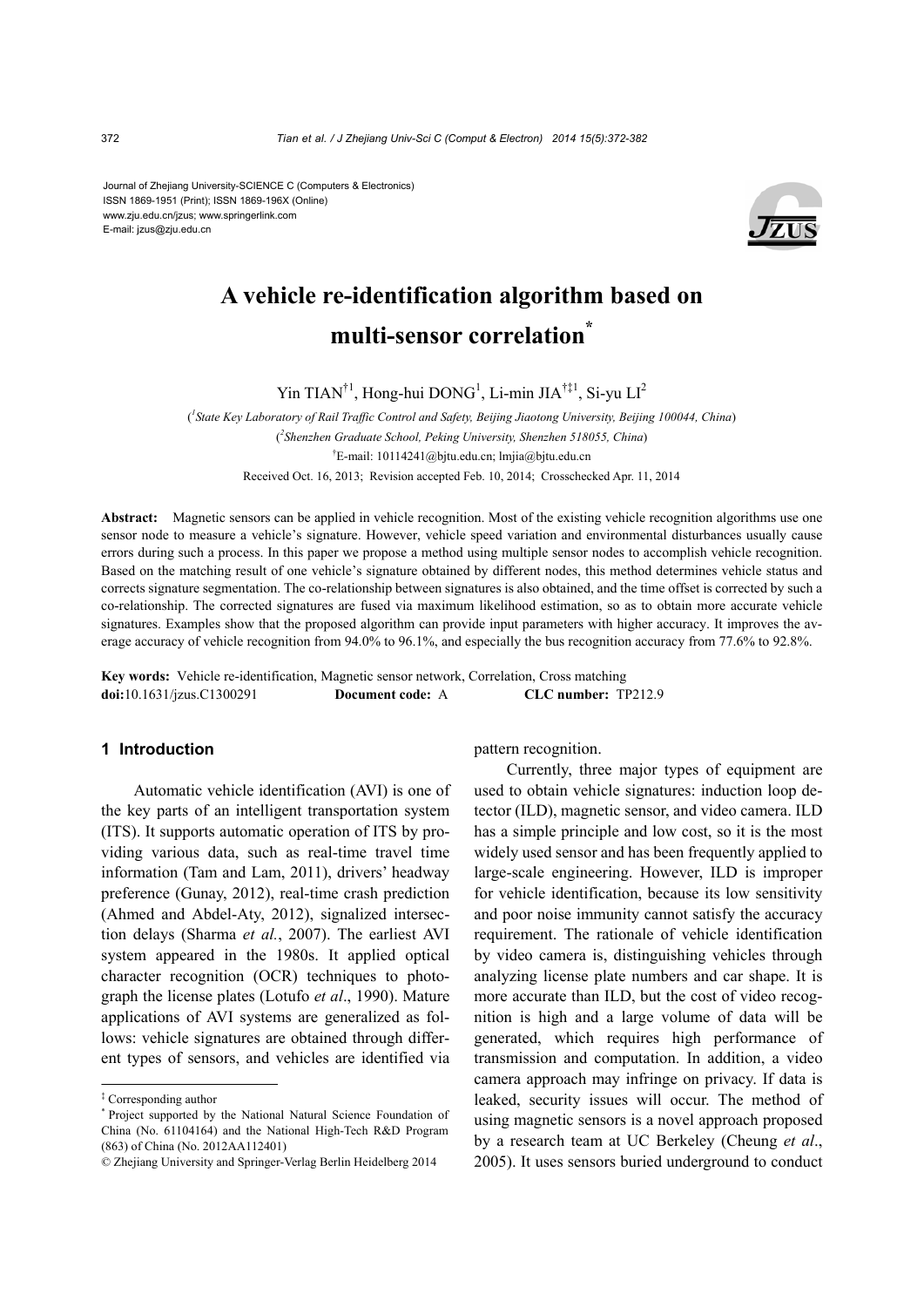identification. Those sensors identify the magnetic signals of different vehicles, and obtain information such as speed, vehicle type, and occupancy. Magnetic sensors are small, power saving, and highly sensitive, so they are easy to install and maintain. Moreover, there will be no privacy disclosure problem.

Today, vehicle identification based on magnetic sensors has progressed enormously. For example, the wireless magnetic sensor network at UC Berkeley matches vehicle features by analyzing the length of the vehicle. Its identification accuracy is about 75% (Cheung *et al*., 2005). In the VSN240 system, the adaptive threshold detection algorithm (ATDA) proposed by UC Berkeley has been adopted to identify vehicles and achieves an accuracy of 71% (Cheung and Varaiya, 2007). The binary proximity sensor networks (BPSNs) suggested by Dalian University of Technology apply the binary proximity algorithm and obtain an accuracy of 93.61% (Zhang *et al*., 2008). The wireless magnetic sensor from Chulalongkorn University identified buses with an accuracy of 80%, and passenger cars with an accuracy of 68% (Keawkamnerd *et al*., 2008; Kaewkamnerd *et al*., 2009).

According to the existing systems, vehicle identification errors are generally ascribed to two types of situation: (1) when the traffic flow is unblocked, systems may misidentify a bus as several passenger cars; (2) when the traffic flow is congested, in addition to the former error, two passenger cars very close to each other may most likely be identified as a bus.

Until now, there have been few solutions to deal with these two types of vehicle identification errors. The magnetic sensors applied in existing research are based mainly on 'point' measures, so only one point can be reflected at one time. In fact, magnetic sensors are ideal for constituting wireless sensor networks. They can obtain vehicle identification data with higher accuracy by finding the spatio-temporal correlations of multiple sensor nodes. There were studies using such correlations to re-identify vehicles so as to obtain the average travel time on certain roads (Kwong *et al*., 2009), but they seldom emphasized specific vehicle classification. Some other studies tried to analyze the spatio-temporal correlations of vehicle signatures from different nodes in a network (Abdulhai and Tabib, 2003). Although the stimulation result was not ideal, this kind of idea makes sense.

Ndoye *et al*. (2011a) proposed an algorithm that

takes advantage of multiple sensors to deal with the loop signature re-identification problem in intelligent imaging systems, in which the loops were installed in a 'loop-trap' configuration. This algorithm has high accuracy for vehicle re-identification. However, as it focuses on how to obtain the travel time, modification to the algorithm is necessary for specific use in vehicle recognition.

In this paper we propose a multi-sensor spatiotemporal correlation algorithm for vehicle reidentification. This algorithm can provide input parameters that are more effective for vehicle recognition, which improves the recognition accuracy. This algorithm relies on a magnetic wireless sensor network that contains several independent magnetic sensor nodes connected by wireless communication. Data is transmitted to an access point (AP) which has certain computability. Identification errors can be reduced by fusing information from multiple nodes. The more accurate data can provide support for various kinds of applications, such as road access restriction management, vehicle guidance in a parking lot, road safety monitoring, and the highway toll charge model. Moreover, since only vehicle signature is obtained, there will be no offense to privacy. As there has been a large amount of research discussing vehicle identification algorithms, the identification process is not the focus of this paper. Instead, the issue addressed is how to provide vehicle signatures with higher accuracy for vehicle identification algorithms. The advantages of our proposed algorithm are: (1) it requires fewer sensors to extract the signatures of a vehicle, i.e., only two sensors for each lane; (2) it improves the accuracy of the vehicle re-identification algorithm by considering actual traffic flow; (3) it further improves the identification accuracy using the fusion algorithm based on maximum likelihood estimation to filter vehicle feature signals.

# **2 Magnetic wireless sensor network and experimental environment**

By measuring the change of the magnetic field, signatures of different vehicles can be obtained. This is because different configurations and wear degrees will lead to different spatial distributions of the ferromagnetic material. When vehicles pass a same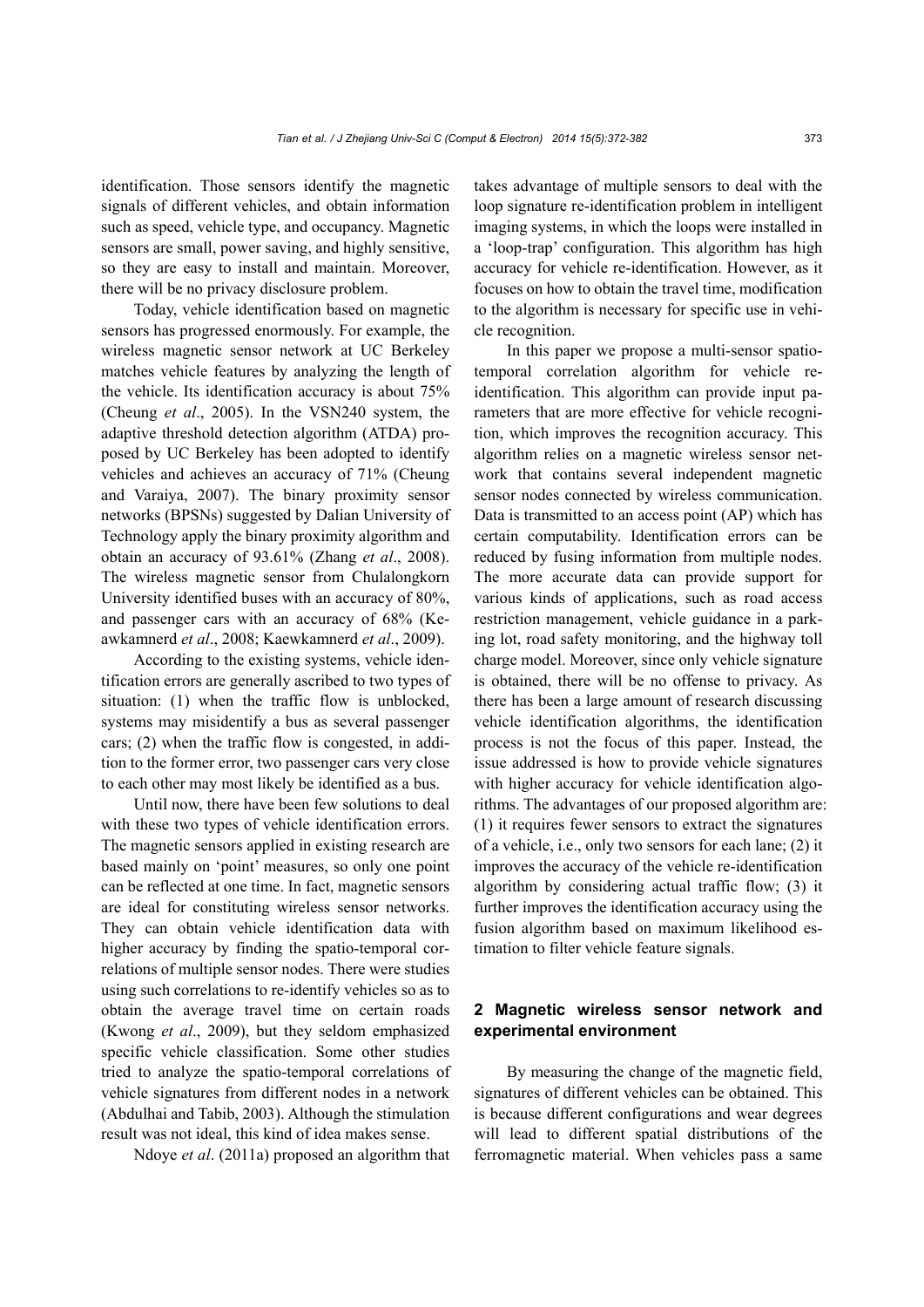fixed point, the magnetic field will be influenced differently. The magnetic sensor nodes used in this study consisted of a magneto-resistive sensor, a microprocessor board with 512 MB memory, a radio transceiver, an antenna, and a battery. All of these components were packaged in a polycarbonate case cylinder of 100 mm diameter and 64 mm height, and filled with epoxy. The sampling rate of the three axes of the Earth's magnetic field was 300 Hz. Since only the *z*-axis data was needed, nodes were set to send only raw data on the *z*-axis to the APs. Each node had an independent IP address. APs were connected with a ZigBee at 2.4 GHz. Each AP had a dual-core processing core at 2.9 GHz, 4 GB memory, 512 GB SSD, AC power supply, coverage of 500 m, supporting access to 255 nodes simultaneously, and could satisfy the computing needs of various data analysis algorithms.

The experiment system was located at Jiao Da Dong Lu, Haidian District, Beijing, a two-way road with a single lane on each side. The experiment was conducted on a section of 226 m long road heading from south to north. A node was set separately at the downstream and the upstream. The layout and location are exhibited in Fig. 1.

The basis of vehicle re-identification is the segmentation of the vehicle signatures. Each type of vehicle has its particular signature. Fig. 2 shows the two typical waveforms of the vehicle signature obtained by node *A*. Fig. 2a exhibits the waveform when a passenger car passes, while Fig. 2b is the waveform when a bus with 45 seats passes. The datum line *α* stands for the average value of output data from that node in a period of 5 min, when there is not a vehicle within an area of 50 m radius around that sensor. Notice that, when the outputs of the magnetoresistive sensors inside the nodes are directly read, there will be some high-frequency noise influencing the recognition accuracy. To improve the efficiency of identification by the nodes, a first-order low-pass filter was added. Experimental results show that the best cutoff frequency of that filter is 3000 Hz.

To verify the accuracy of the proposed multisensor system, a reference system is needed. Currently, there are various methods using the magnetic sensors data to identify vehicles (Cheung *et al*., 2005; Keawkamnerd *et al*., 2008; Zhang *et al*., 2008). Almost all of the existing algorithms for



**Fig. 1 Schematic of sensor nodes, the access point, and the installation location** 

According to Kwong *et al*. (2009), the nodes were placed 12 m from the intersection. *A* and *B* are sensor nodes, *C* is the access point, and two video cameras were placed at '1' and '2'. The test time was from Jan. 20, 2013 to Jan. 23, 2013. The test process was calibrated with video data



**Fig. 2 The raw** *z***-axis magnetic signal generated by vehicle signature: (a) vehicle signature of a passenger car; (b) vehicle signature of a bus with 45 seats** 

vehicle identification are based on a single node. The effectiveness of the proposed algorithm is verified by data obtained from node *A*. The data of the 4-day experiment is the inputs of the identification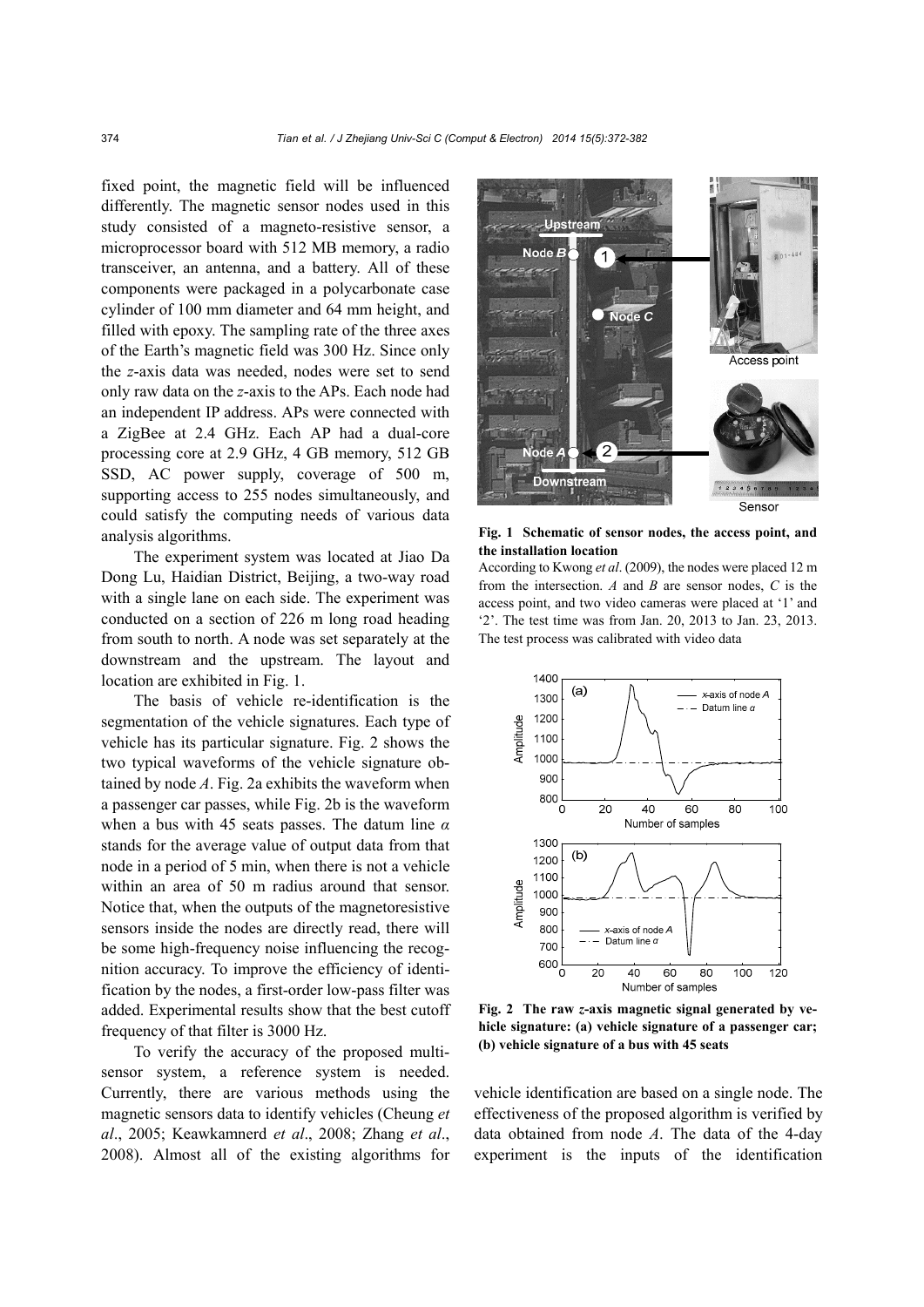algorithm (Zhang *et al*., 2008). The automatic identification results are compared with the video calibration data (Table 1). The standard of vehicle identification is referred to the FHWA (Federal Highway Administration, USA) scheme (DOT/ NHTSA, April 5, 2012).

**Table 1 The accuracy of vehicle identification by a single-point sensor node system** 

|              | Number of vehicles            |        |          |  |
|--------------|-------------------------------|--------|----------|--|
| Vehicle type | Single node<br>identification | Actual | Accuracy |  |
| <b>Bus</b>   | 996                           | 1284   | 77.6%    |  |
| Car          | 15088                         | 15668  | 96.3%    |  |
| Truck        | 384                           | 516    | 74.4%    |  |
| Van          | 1736                          | 1888   | 91.9%    |  |
| Total        | 18204                         | 19356  | 94.0%    |  |

Table 1 shows that the proposed algorithm performs better in identifying passenger cars than identifying buses. This result is consistent with the outcome in Zhang *et al*. (2008). It is necessary to analyze errors generated by automatic identification so as to improve the identification accuracy. Comparison with video calibration data shows that 78.2% of the errors are caused by misidentification of a bus as several passenger cars, and 21.8% by misidentification of several passenger cars as a bus. The former type of error mostly occurs when vehicle speed is low, while the latter type of error is common in traffic congestion. For a single node system, there are two ways to reduce these errors: one is using sensors with high precision, and the other is resorting to a better algorithm. However, such improvements greatly increase the burden of the system, and are hard to achieve. To reduce the identification error, in this study we create a method using multiple sensor nodes in one system to re-identify vehicles.

Currently, there are multiple methods for vehicle re-identification. One is using a camera to obtain the shape of a vehicle and then extracting vehicle signatures based on its shape (Gandhi and Trivedi, 2006). The shortcoming of this method is that, it demands high computing capability and is not suitable for roadside equipment for long-term use. The other method to re-identify vehicles is by comparing vehicle lengths (Coifman, 1998). This method effectively mitigates the computational complexity. It has poor

accuracy, however, as it classifies vehicles based only on length. Some researchers proposed a method of installing a pair of sensors at each intersection, and then identifying vehicles based on the interrelation between these sensors (Kwong *et al*., 2009). The drawback of this method is the high cost, since every intersection needs four sensors. To address the shortcomings above, we propose a method and give the related algorithm for vehicle re-identification, which are prospective in practical applications.

# **3 Description of the multi-sensor spatiotemporal correlation algorithm**

In the AVI system which consists of multiple sensor nodes, there is a strong correlation between the signatures obtained by these nodes. Such correlations are used by the algorithm proposed in this paper to enhance and fuse vehicle signatures. Based on the fusion result, accurate vehicle signature waveforms are obtained to correct recognition errors. The multisensor spatio-temporal correlation algorithm is proposed which contains four parts: data collection and interpolation, data error estimation, waveform matching, and waveform fusion. Each part will be detailed in the following.

#### **3.1 Data collection and interpolation**

time can be described as

The experimental section is a single lane, and each vehicle has to pass both node *A* and node *B*. Therefore, data from nodes *A* and *B* has a certain spatio-temporal correlation, which can be used to enhance and fuse the vehicle signature. Node *A* (located at the downstream of the intersection) was 202 m (*d*=202 m) away from node *B* (located at the upstream of the intersection). Suppose that the maximum speed of the vehicles on this section is 80 km/h. So, the minimum time for a vehicle to pass the whole section is 9 s, and the time synchronization accuracy of the two nodes is at a millisecond level, which is easy to acquire for a sensor network. The sampling time and system time of points recorded by nodes are described as  ${t^n_{p,l}}(k) : l = 1,2,\dots,100, k \ge 0}$  and  ${t^n_{s,k}} : k \ge 0}$ , respectively, with *n* representing the number of nodes and *l* the time offset of the sampling points. The relationship between system time and sampling point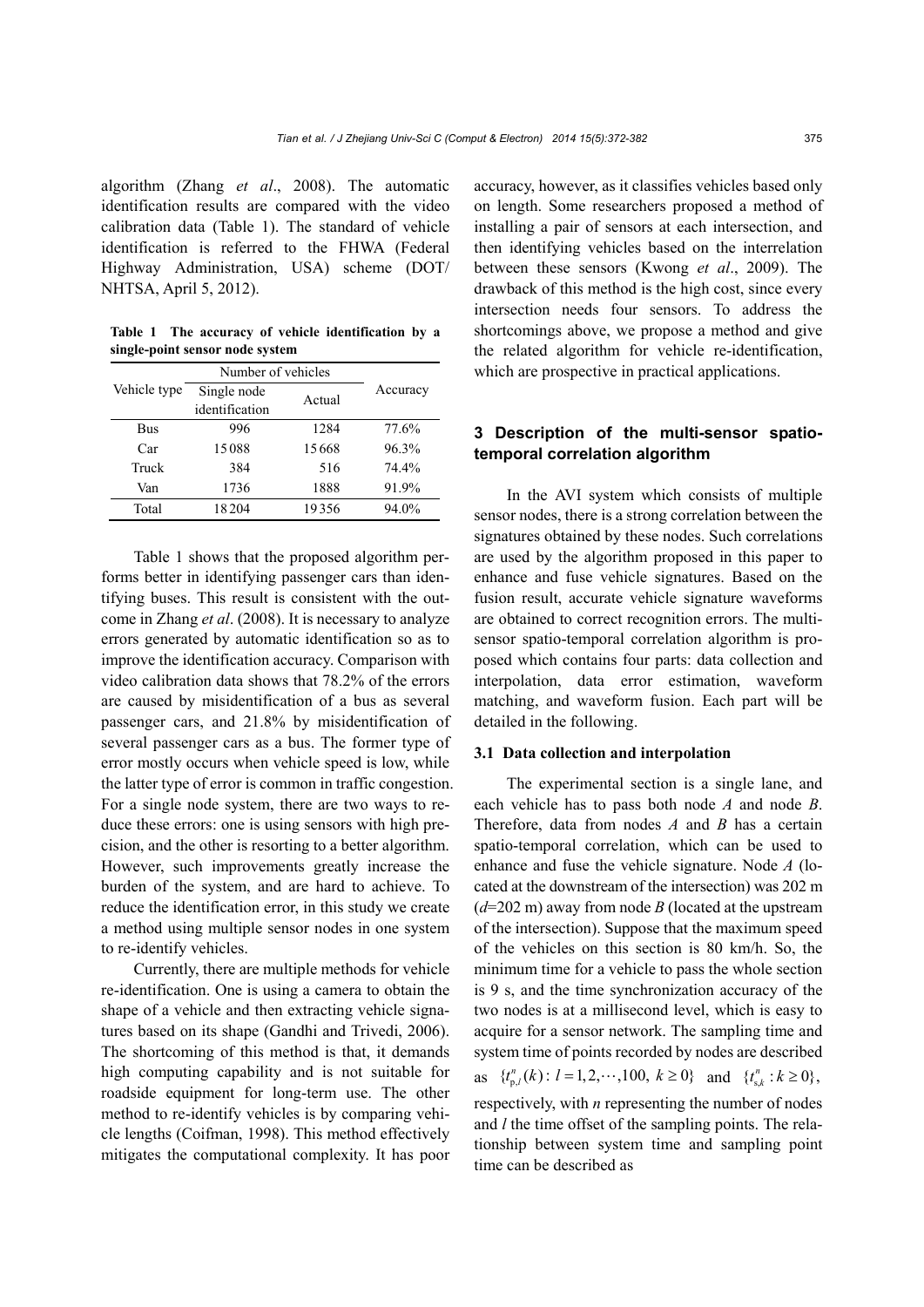$$
t_{s,k}^n \le t_{p,1}^n(k) < t_{p,2}^n(k) < \cdots < t_{p,100}^n(k) \le t_{s,k+1}^n. \tag{1}
$$

The magnetic field amplitude  $E<sup>n</sup>$  obtained by node *n* is

$$
E^{n} = \{\tilde{\delta}(t_{p,l}^{n}(k)) : l=1, 2, \cdots, 100, k \ge 0\}.
$$
 (2)

After obtaining the data of the magnetic field, the next step is vehicle detection, i.e., using proper algorithms to segment vehicle signature waveforms collected by the sensors. It can be concluded from Fig. 2 that, with the forward portion of a vehicle, there will be a significant offset between the waveform and the datum line  $\alpha$ , while with the vehicle leaving, the waveform will overlap with *α* again. Therefore, the dual-window vehicle detection algorithm is proper for obtaining waveform data (Haoui *et al*., 2008). For an arbitrary vehicle *v*, its signature waveform  $E_v^N$  is

$$
E_{\nu}^{n} = {\{\tilde{\delta}(t_{p,l}^{n}(k)) : t_{\nu, \text{in}}^{n} \le t_{p,l}^{n}(k) \le t_{\nu, \text{out}}^{n}\}}
$$
 (3)

s.t. 
$$
t_{\nu,in}^n = t_{p,l}^n(k)
$$
, (4)

$$
t_{\nu, \text{out}}^n = t_{\text{p},l}^n (k + \Delta), \tag{5}
$$

$$
E_{\nu}^{n} \in E^{n}, \tag{6}
$$

$$
k \geq 0,\tag{7}
$$

$$
\Delta \geq 0, \tag{8}
$$

where  $t_{v,in}^n$  is the starting time of vehicle *v*'s waveform, and  $t_{v,out}^n$  means the ending time.

Even for the same vehicle, waveforms will be different since its passing speed varies from sensor to sensor. Normalization of the waveform is necessary to facilitate further data analysis. During interval  $T<sub>d</sub>$ , among all of the passing vehicles, there is one that spends the longest time. Setting its time  $t_{d,max}$ =  $max(t_{v,out}^n - t_{v,in}^n)$  as the datum, and interpolating the waveforms of the remaining vehicles, the piecewise cubic Hermite interpolant polynomial (PCHIP) method (Fritsch and Carlson, 1980) is applied to obtain accurate waveforms. After this process, waveforms of all vehicles have the same projection on the *x*-axis of the Cartesian coordinate system, which is described as

$$
\|\boldsymbol{E}_{\nu}\| = t_{\text{d,max}}.\tag{9}
$$

#### **3.2 Data error estimation**

Set  $\tau_n$  as the registration error of *n*, and  $\omega_n$  the environmental noise of node *N*. Concluding from the environmental noise analysis, *ωn* is white Gaussian noise superimposed on the vehicle signature waveform. Errors  $\tau_n$  generated by each registration process are independent and identically distributed discrete random variables. The mean is zero and the variance is finite (Ndoye *et al*., 2011b). Therefore, when  $T_d$  is large enough, i.e., there are enough sampling nodes, there is

$$
\frac{1}{N} \sum_{n=1}^{N} \tau_n \approx 0.
$$
 (10)

According to the law of large numbers, the data error will be corrected via synchronization, filtering, and fusion after multiple sampling.

# **3.3 Vehicle signature cross matching**

After signal processing, vehicle signatures from different nodes are to be matched to obtain the spatiotemporal correlations of the signals. Data matching consists of a matching strategy and a matching algorithm, which will be explained in the following.

Considering the experiment scene of this study: vehicles enter from node *A* and leave from node *B*. According to the video calibration data, the statuses of entering vehicles can be classified into three types:

1. Follow the front vehicle until leaving the section.

2. Overtake one or more vehicles before leaving the section.

3. Park on the temporary parking curb.

Meanwhile, there are two kinds of errors in vehicle identification:

(a) All nodes misidentify a bus as several passenger cars;

(b) Only one node misidentifies the vehicle type while others correctly identify the vehicle type.

All situations above are summarized in Fig. 3.

Each situation and the related discriminant are described in the following.

 $E_1^A \rightarrow E_1^B$  is status 1. The discriminant is: calculating the Pearson correlation coefficient  $\rho_{ii}$ between the vehicle *j* detected by node *B* and the vehicle *i* detected by node *A*.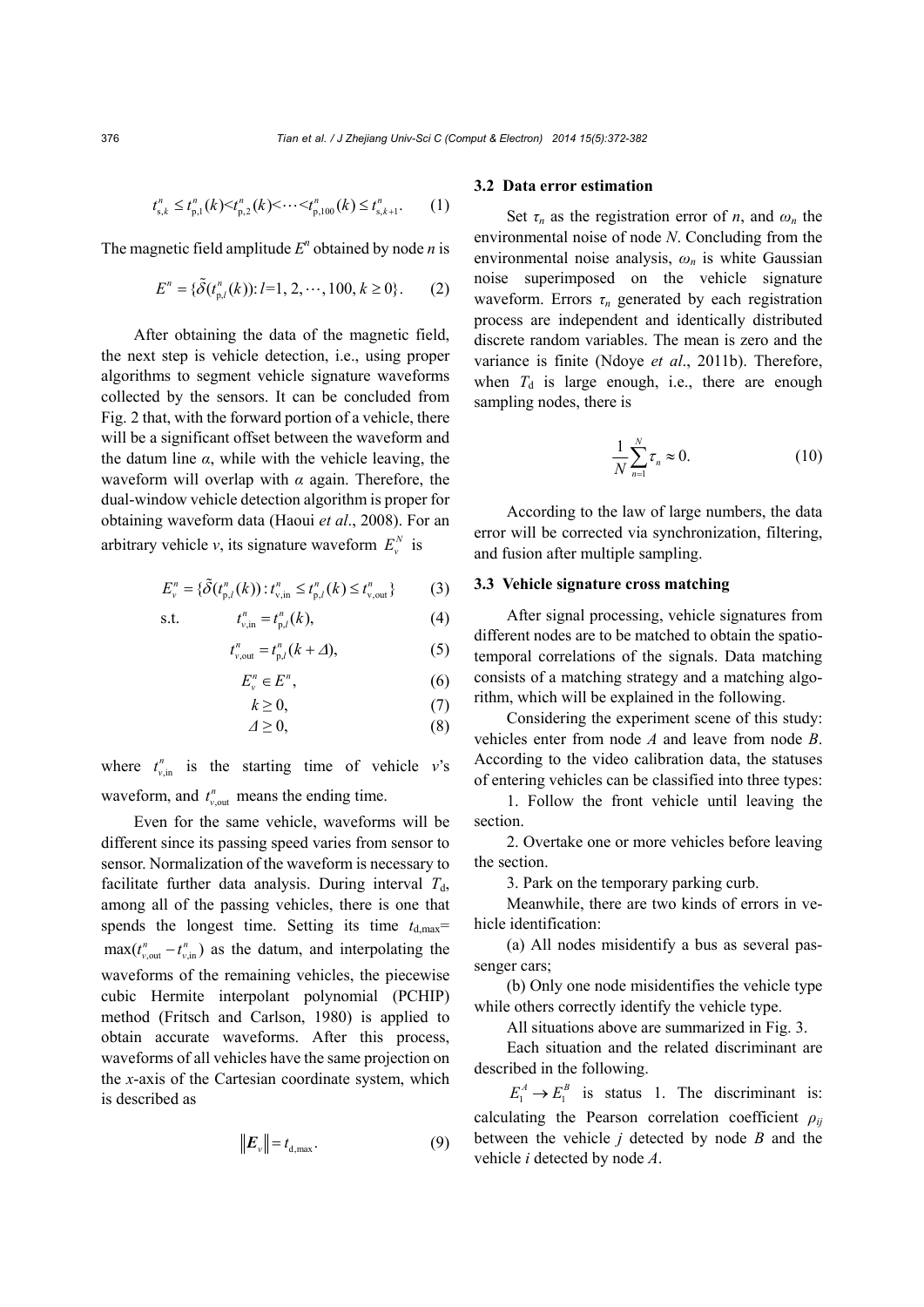

**Fig. 3 The errors in vehicle signature matching** 

$$
\rho_{ij} = \frac{\sum E_i^A \sum E_j^B}{\|\mathbf{E}_\nu\|} \cdot \frac{\sum E_i^A \sum E_j^B}{\|\mathbf{E}_\nu\|} \cdot \frac{\|\mathbf{E}_\nu\|}{\|\mathbf{E}_\nu\|} \cdot \frac{\|\sum E_i^A\|^2}{\|\mathbf{E}_\nu\|} \cdot \frac{\|\sum E_j^B\|^2}{\|\mathbf{E}_\nu\|} \cdot \frac{\|\sum E_j^B\|^2}{\|\mathbf{E}_\nu\|} \cdot (11)
$$

Crossly compare all vehicle entering and leaving, and obtain the correlation matrix *Θ*:

$$
\boldsymbol{\Theta} = \begin{bmatrix} \rho_{11} & \rho_{12} & \cdots & \rho_{1N} \\ \rho_{21} & \rho_{22} & \cdots & \rho_{2N} \\ \vdots & \vdots & & \vdots \\ \rho_{N1} & \rho_{N2} & \cdots & \rho_{NN} \end{bmatrix} .
$$
 (12)

During the identification interval  $T<sub>d</sub>$ , node *B* detected *N* vehicles while node *A* found *N*+*β* (*β*≥0) vehicles. The remaining *β* vehicles are postponed to the next identification interval  $T_{d+1}$ . For the elements in the correlation matrix  $\boldsymbol{\Theta}$ , the maximum  $\rho_{ij'}$  means vehicle *j*′ and vehicle *i*′ are the same vehicle. Set  $\max(\rho_{ij}) \geq \rho_{corr}$ . If no qualifying  $\rho_{ij'}$  occurs, it means that there are errors in the identification process by nodes *A* and *B*, and error recognition is necessary.  $\rho_{\text{corr}}$ will be adjusted according to the actual requirements of experiments.

 $E_8^A \rightarrow E_9^B$  is status 2 whose matching process is the same as in status 1.

 $E_{16}^A$  is status 3. After recognizing the remaining scenarios and errors, the next step is to discriminate the maximum value of the row vector in the correlation matrix *Θ*. If there is no row vector satisfying max $(\rho_{ij}) \geq \rho_{\text{corr}}$ , then the vehicle represented by this row is recognized as merely entering without leaving.

 $E_3^A$ ,  $E_4^A \rightarrow E_3^B$ ,  $E_3^B$  are error (a), while  $E_5^A$ ,  $E_6^A \rightarrow E_6^B$ , and  $E_{11}^A \rightarrow E_{10}^B$ ,  $E_{11}^B$  are error (b). Error (a) is caused by the long body of a bus, which will make certain buses generate signals that overlap with datum line *α*. As a result, these buses are 'divided' into two passenger cars by a segmentation algorithm. Error (b) is caused by the close location between two consecutive passenger cars in congested traffic, which makes the segmentation algorithm fail to separate their signatures. To identify these two kinds of errors, after matching statuses 1 and 2, if the isolated signals that fail to be matched are adjacent on timeline, then the interval  $t<sub>d</sub>$  can be judged as

$$
t_{\rm d} = t_{\nu, \rm in}^n - t_{\nu-1, \rm out}^n. \tag{13}
$$

Calculating the intervals of the sample vehicle waveform, the shortest interval  $t_{d,min}$  between two signature waveforms is 0.37 ms. That is to say, for all the waveforms obtained by one node, when  $t_d$ <0.3 ms, identification errors exist. To correct such errors, signatures need to be re-matched by combining  $E_{v}^{N}$  $\mathbf{a} = \mathbf{b}$ 

and 
$$
E_{\nu+1}^N
$$
 to  $E_{\nu'}^N$ .

After the above process, the vehicle signature matching between two nodes is completed, and each vehicle has a pair of signatures with a certain correlation.

#### **3.4 Vehicle signature fusion**

Through the fusion of a vehicle's signatures, a more accurate one can be obtained. After cross matching and error identification, each vehicle (except for the vehicles temporarily parked at a curb) has a pair of signatures. However, collecting and storing these signatures will generate errors and other uncertainties that affect the characterization of the vehicle signature. The fusion of vehicle signatures can reduce such negative effects. The fusion process uses a correlation function and maximum likelihood estimation.

The likelihood of each point of the vehicle signature is treated as an observation measurement, which is used to accomplish vehicle signature fusion. According to  $\tilde{\delta}_n ( t_{p,l}^n(k) ) = \tilde{\delta} ( t_{p,l}^n(k) + \tau_n ) + \omega_n$ , vehicle signature  $E_v^N$  is treated as a stochastic process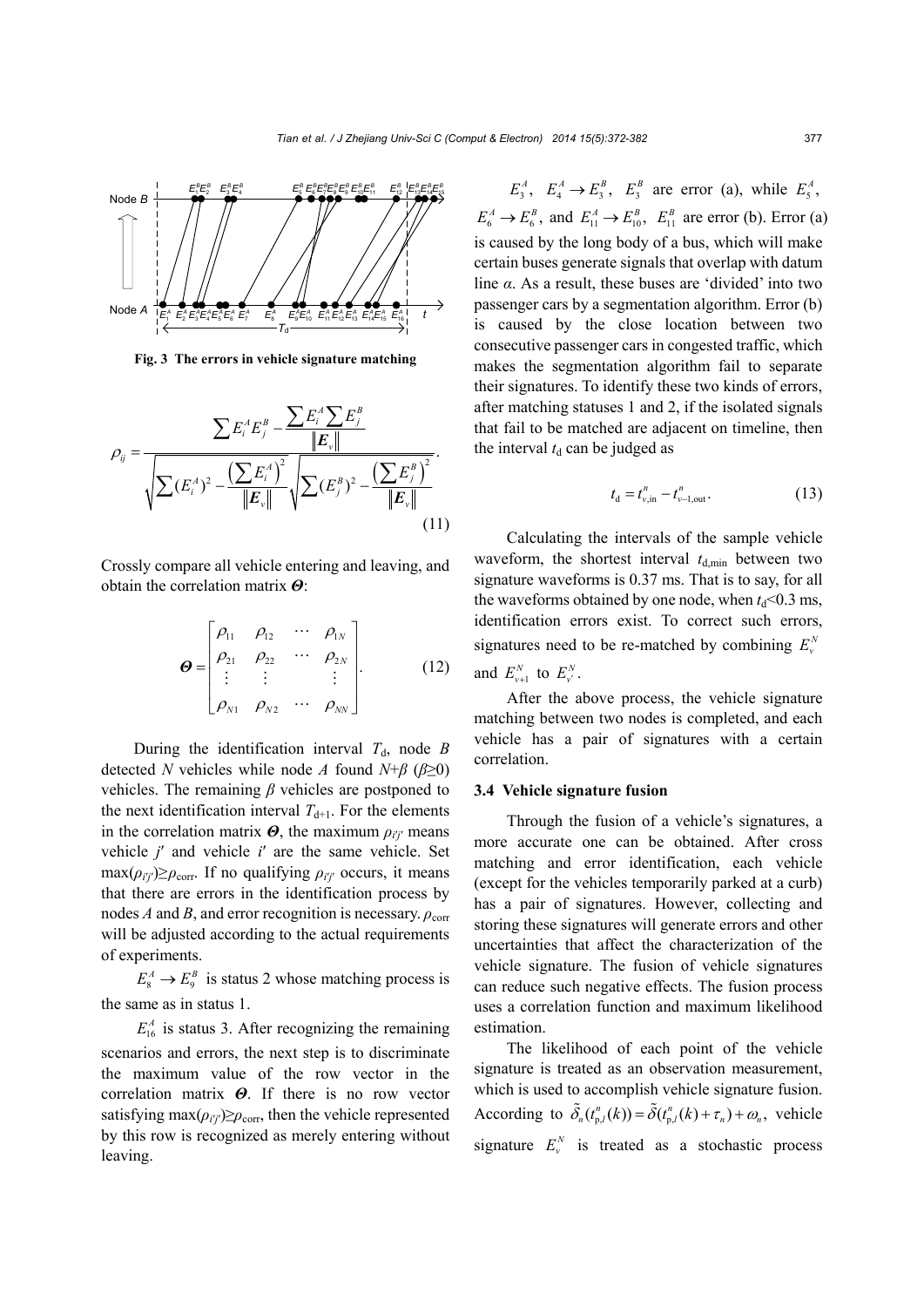$\{\tilde{\delta}_n(k)\}\$  with a sample function of  $\tilde{\delta}_n(k)$ . Much statistics shows that the *n*-dimensional probability distribution of such a stochastic process is normally distributed. Its probability density function is shown as follows:

$$
f_k(\tilde{\delta}_n(k)) = \left(\frac{1}{\sqrt{2\pi}\sigma}\right)^{||E_n|| + 2\tau_n} \exp\left(-\frac{\left\|\tilde{\delta}_n - \tilde{\delta}_n(\tau_n)\right\|^2}{2\sigma^2}\right).
$$
\n(14)

For nodes *A* and *B*, the observation of a same passenger car is defined as event *Z*:

$$
\mathbf{Z} = [\{\tilde{\delta}_A(k)\}, \{\tilde{\delta}_B(k)\}]. \tag{15}
$$

Therefore, for one vehicle, its signature distribution in the whole network is

$$
f_k(Z(k)) = \prod_{n=A,B} f_k(\tilde{\delta}_n(k)).
$$
 (16)

The logarithmic likelihood function of this distribution is

$$
L(Z(k)) = -\left(\left\|\boldsymbol{E}_{\boldsymbol{v}}\right\| + 2\tau_n\right)\ln(2\pi\sigma^2) - \sum_{n=A,B} \frac{\left\|\tilde{\delta}_n - \tilde{\delta}_n(\tau_n)\right\|^2}{2\sigma^2}.
$$
\n(17)

The maximum likelihood estimation of vehicle signature  $\tilde{E}_{\nu}^{N}$  is

$$
\tilde{E}_{\nu}^{N} = \frac{1}{2} \sum_{n=A,B} \tilde{\delta}(t_{p,l}^{n}(k) + \tau_{n}).
$$
\n(18)

The value of  $\tau_n$  is determined as follows:

It can be concluded from previous discussion that  $E_i^A$  and  $E_j^B$  are the signatures for the same vehicle obtained by nodes *A* and *B*, respectively. The offset of these two signatures is defined as  $\omega_{ij}$ , which can be estimated according to the cross-correlation of  $E_{i'}^A$  and  $E_{i'}^B$ .

$$
\omega_{ij} = \arg \max \left( \sum E_i^A E_j^B \right). \tag{19}
$$

During waveform fusion, datum sampling is set as the signal obtained by either node *A* or node *B*, and the remaining signal's offset  $\tau_n$  is  $\omega_{ij}$ .

Therefore, for a vehicle detection network with two nodes *A* and *B*, the vehicle re-identification process can be described in the following steps:

Step 1: Map the sampling point time and the system time of each node.

Step 2: Use a dual-window vehicle detection algorithm to classify vehicles, and extract signatures of each vehicle.

Step 3: According to the correlation coefficient, cross match the vehicle signatures obtained by nodes *A* and *B*, and determine the vehicle status in the section.

Step 4: According to cross-correlation, determine the offset between two signature waveforms.

Step 5: Set the likelihood of a vehicle signature as the observation measurement, fuse the two signals via a maximum likelihood function, and obtain the ultimate vehicle signature.

Step 6: Use the ultimate vehicle signatures as the inputs of the vehicle identification algorithm and further identify vehicles.

#### **4 Experiment results and analysis**

The proposed multi-sensor spatio-temporal correlation algorithm is verified using video calibration data. There are two parts. The first part is to verify the signal processing by analyzing data obtained in one detection cycle. The accuracy of data collection and interpolation, the accuracy of cross matching, and the availability of waveform fusion results are the focus of this part. The second part is to verify the accuracy of vehicle re-identification. The verification is accomplished by comparing the results of inputting the original data and processed data, based on all the signatures obtained of the 19369 vehicles.

### **4.1 Signal processing experiment**

First, verify the accuracy of data storage and segmentation. A detection cycle  $T_d$  is 30 min. The verification data is collected from 7:00:00 to 7:05:00, Jan. 20, 2013. Fig. 4 shows the results of data collection.

According to the video calibration results,  $E_3^A$  is a bus, while  $E_{25}^A$ ,  $E_{37}^A$ , and  $E_{54}^A$  are passenger cars.  $E_{54}^A$  is a special situation. Due to traffic congestion, the  $E_{54}^A$  vehicle has stopped for about 1.7 s when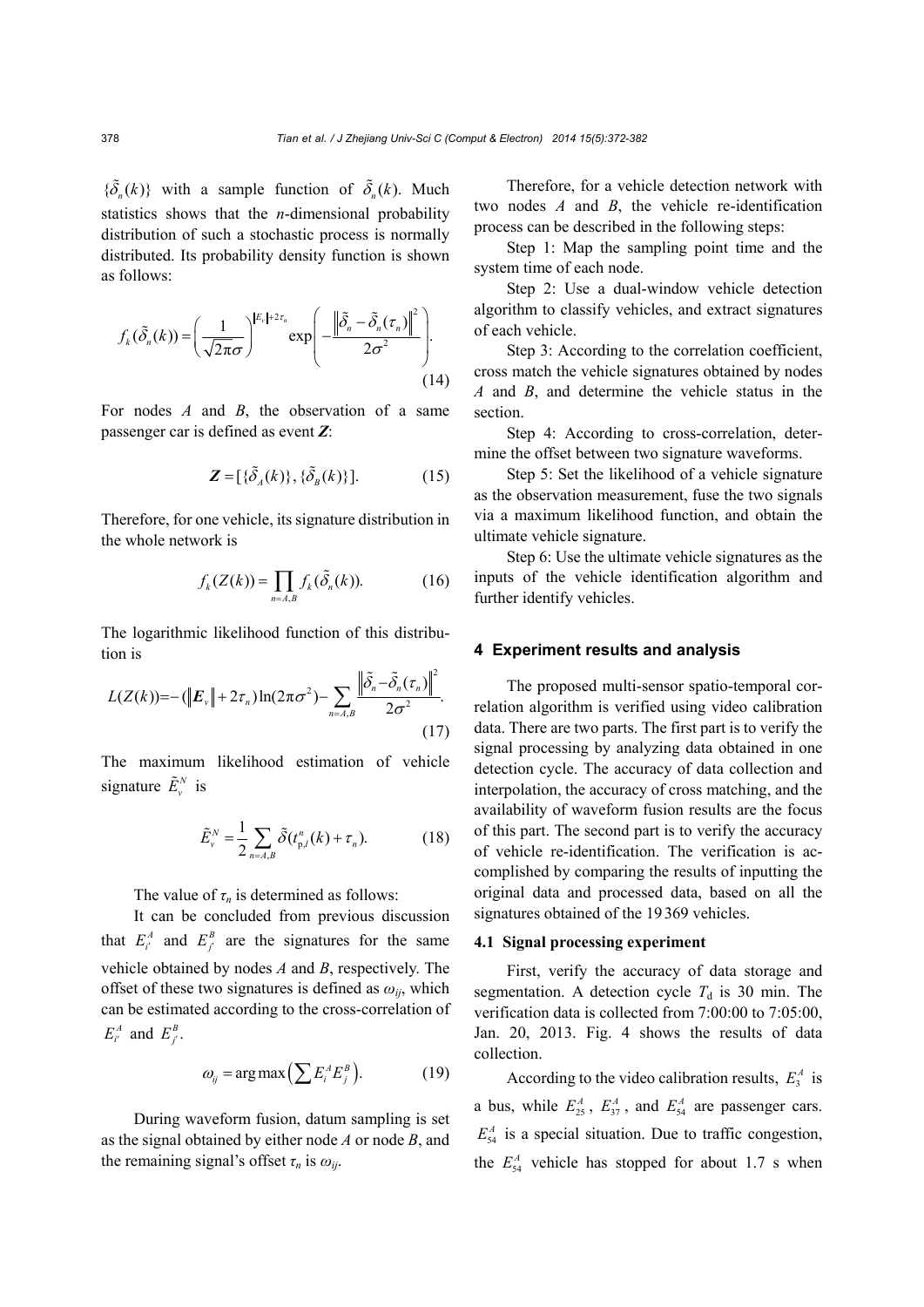passing node *A*. So, there is a section of the waveform approximately parallel with the datum line. Since this section will influence waveform matching, it is necessary to define it as a bad value. In the remaining processing, all bad values have to be found and removed after waveform segmentation. Algorithm 1 shows how to find and remove the bad values.

Fig. 5 shows the status comparison of  $E_{54}^A$  's signature before and after being processed by Algorithm 1. It can be concluded from the comparison of the processed and unprocessed waveforms that, the bad value caused by the vehicle's stop is effectively removed by Algorithm 1. The comprehensive results of Figs. 4 and 5 justify that the algorithm of data storage and data segmentation is effective and can support the subsequent operations.

The next step is to verify the process of cross matching vehicle signatures obtained by nodes *A* and *B*.

| <b>Algorithm 1</b> | Find and remove bad values |  |
|--------------------|----------------------------|--|
|--------------------|----------------------------|--|

|   | Determine the altitude difference $\Lambda \tilde{\delta}$ between node |
|---|-------------------------------------------------------------------------|
|   | <i>n</i> and node $n+1$                                                 |
| 2 | If $\Delta \tilde{\delta} < 20$                                         |
|   | Record these two points, $n=n+1$                                        |
|   | End if                                                                  |
| 3 | If there has been a continuous appearance of more                       |
|   | than 30 pairs of points which makes $\Delta \tilde{\delta} < 20$        |
|   | Remove the vehicle signatures of points that                            |
|   | satisfy conditions from the first point $n'$ to                         |
|   | the last point $n''$                                                    |

**End if** 

4 *n*=*n*″+1

5 Repeat step 2 until signal ends

In the 30 min detection cycle, among the signatures obtained by nodes *A* and *B*, the maximum waveform length  $||E_v||$  is 692. All the signatures obtained are normalized via the PCHIP algorithm through cross matching the waveform that has the maximum correlation coefficient. The results of cross matching are shown in Fig. 6.

Concluding from Fig. 6, within the detection cycle, there were 57 vehicles entering the section from node *A*, and 58 vehicles leaving from node *B*, 4 vehicles entering in the previous detection cycle, and



**Fig. 5 The processing results of bad values caused by stop** 







**Fig. 4 The waveform obtained and its segmentation results of node** *A* **in a 30 min period (the** *x***-axis represents the number of samples, and the** *y***-axis represents amplitude)**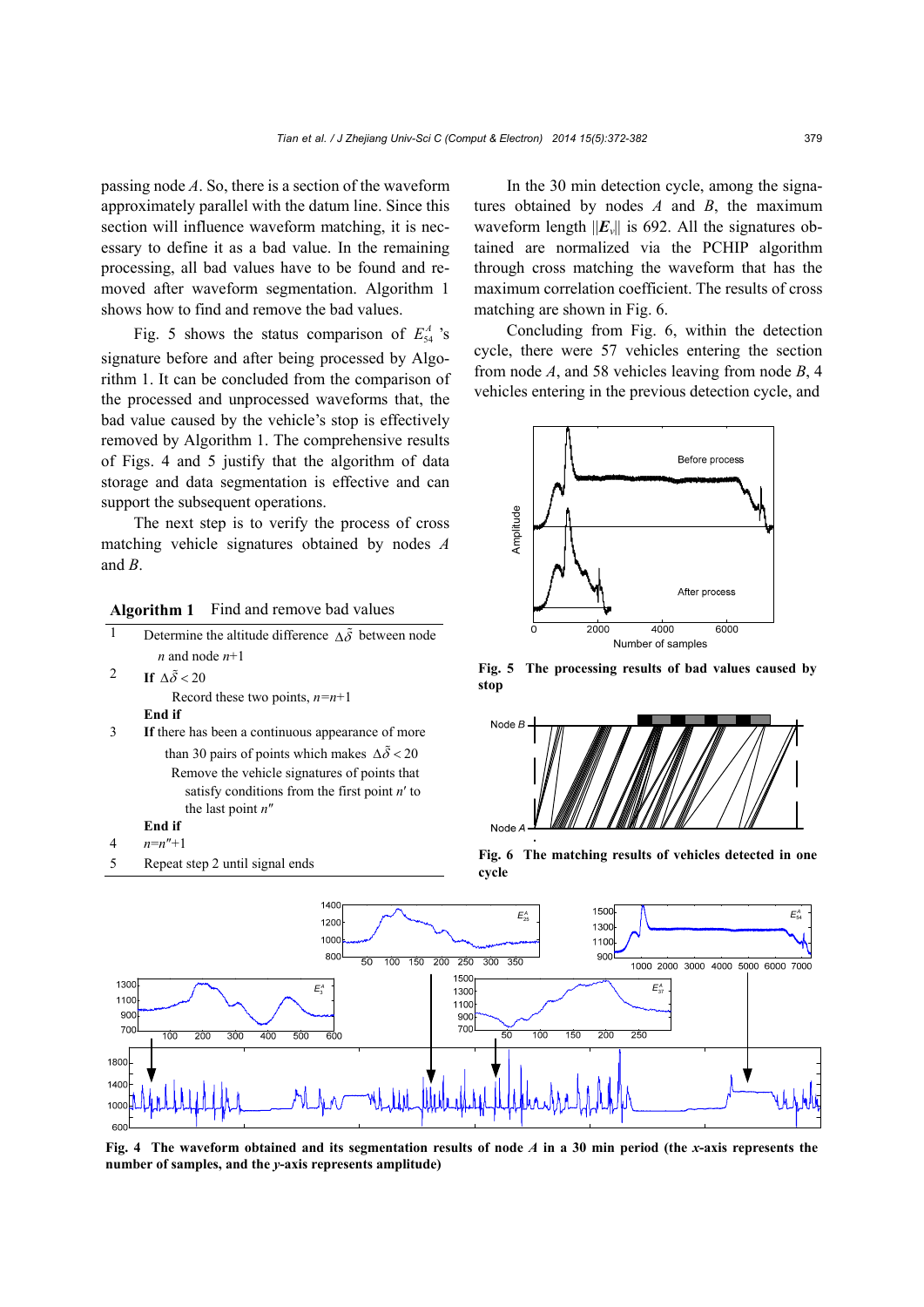3 vehicles not leaving at the end of this cycle. There were 13 vehicles that overtook the front vehicle before leaving. The 29th vehicle overtook the three consecutive vehicles ahead, and it had the largest amount of overtaking. Because of traffic congestion, node *A* misidentified the 14th and 15th passenger cars as a bus. After calibration, however, they were correctly matched with the corresponding vehicles at node *B*. During that detection cycle, there were two types of status, consistent with the previous discussion: (1) following the front vehicle until leaving the section; (2) overtaking one or more vehicles before leaving the section. To test the matching rate, data obtained during the time period 6:00:00 to 10:00:00, Jan. 20, 2013 was chosen to check the accuracy. All the matching results were calibrated with video recognition data. During the 8 detection cycles, there were a total of 902 vehicles which entered the experimental section, 896 vehicles left, 3 stopped at the temporary parking curb, and 1 left from the temporary parking curb. The matching rate was 98.97%, which is much higher than those of the existing identification algorithms. Therefore, the matching result is qualified for the remaining processing by comparing the proposed algorithm with other typical algorithms for vehicle re-identification (Table 2). The higher accuracy is mainly due to the fact that our algorithm considers the vehicle status on the road and corrects errors cause by a single node.

|  |  | Table 2 The matching rate of several algorithms |
|--|--|-------------------------------------------------|
|  |  |                                                 |

| Algorithm  | Matching rate $(\% )$ |  |  |
|------------|-----------------------|--|--|
| VSMA       | 95.60                 |  |  |
| CM.        | 93.80                 |  |  |
| <b>DTW</b> | 78.00                 |  |  |
| AG4        | 92.00                 |  |  |
| <b>STC</b> | 98.97                 |  |  |

VSMA is an algorithm proposed for the Intelligent Imaging Systems (Ndoye *et al*., 2011a), CM was designed by Sensys Networks, Inc. (Kwong *et al*., 2010), DTW was developed by a team from the University of Arizona (Lin and Tong, 2011), AG4 was proposed by a research team from UC Berkeley (Sanchez *et al*., 2011), and STC stands for the algorithm proposed in this paper

With increase in the sample volume, Fig. 6 shows more details of the traffic flow than Fig. 3. The most significant feature is that Fig. 6 shows the split of node *B*, which is also consistent with the matching result of Kwong *et al*. (2009). Therefore, the matching process is successful and appropriate.

About the result of the fusion process, a vehicle's signatures have been taken as an example. Fig. 7 shows the signatures of a vehicle obtained by nodes *A*  and *B*, as well as the fusion result. The lengths of the waveforms obtained by nodes *A* and *B* are equal because all signatures have been normalized during the matching process. However, the offset caused by the different speeds of the vehicles and environmental noise still exists. The first peak of the signature waveform obtained by node *B* comes earlier than that obtained by node *A*. After interpolation, the last peaks of both waveforms are essentially coincident. Meanwhile, the waveform of node *B*'s signature has more glitches, mainly because node *B* suffers from stronger interference by using maximum likelihood estimation to fuse the signature data, setting the waveform of node *A* as the datum, and obtaining the ultimate signature waveform. It can be concluded that, the fusion result keeps some details of the signatures well, and the curve is smoother than those of the original signals since the interference is filtered by the fusion algorithm.



**Fig. 7 Two signature waveforms of a same vehicle and the fusion result** 

Concerning the error (a) discussed in Section 3.3, Fig. 8 shows the signatures and fusion results of two vehicles passing nodes *A* and *B*.

Video calibration shows that, when these two passenger cars passing node *B* are near each other, the identification algorithm misidentifies them as a bus. When passing node *A*, they are far from each other and have separate signature waveforms. The proposed algorithm can solve this problem by fusing vehicle signatures according to the spatio-temporal correlations of signals from nodes *A* and *B*.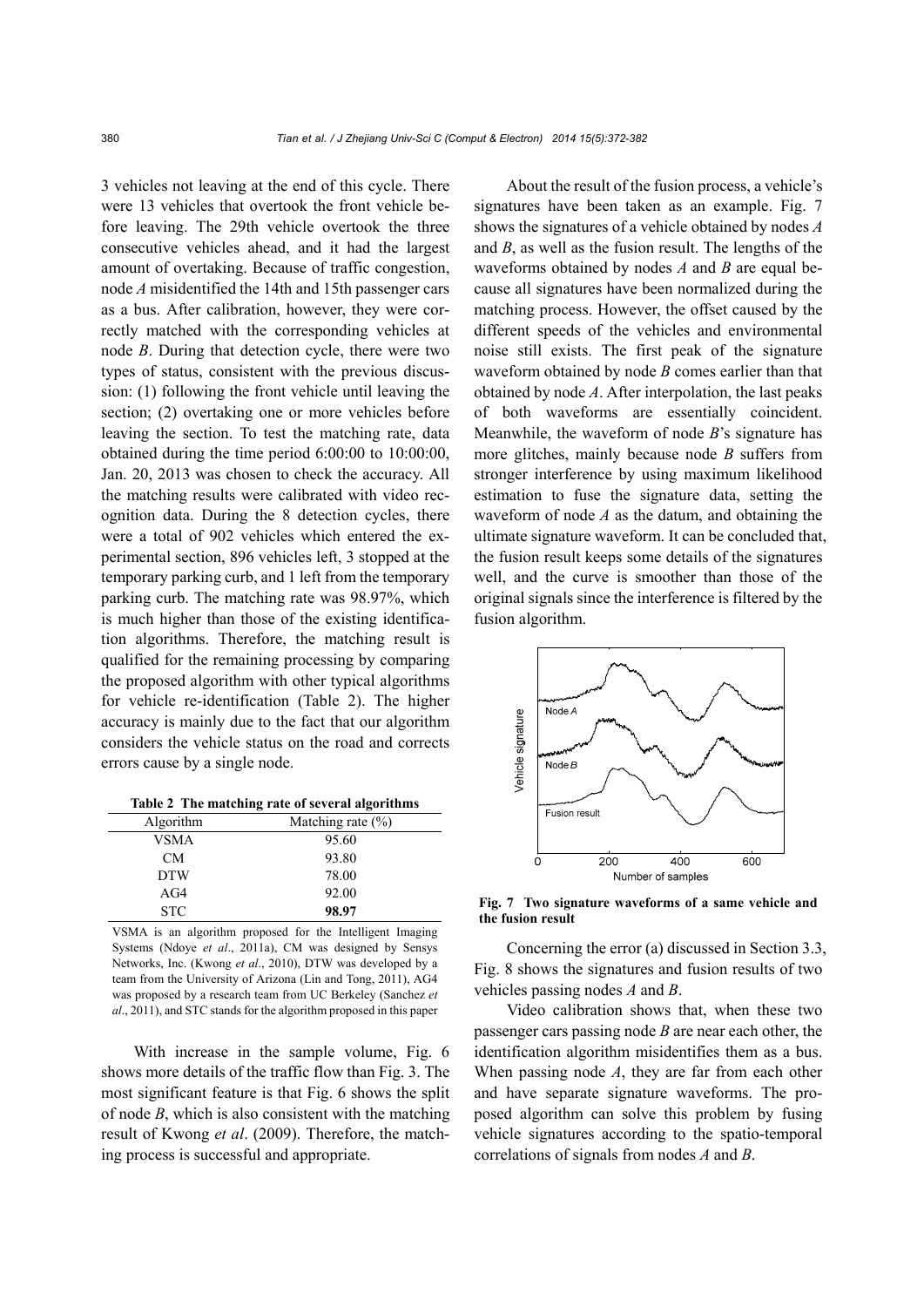

**Fig. 8 A kind of recognition error caused by a single node and the result of multi-sensor node fusion** 

#### **4.2 Effectiveness of the algorithm**

The effectiveness of the proposed algorithm is verified by comparing the results of single node identification and multi-node re-identification, setting all data from the experimental sample as the input parameters (Table 3). The standard of vehicle identification is referred to the FHWA (Federal Highway Administration, USA) scheme.

**Table 3 Comparison between the identification results of single node identification and multi-node re-identification** 

| Vehicle<br>type | Actual<br>number of-<br>vehicles | Number of vehicles<br>correctly identified |                | Accuracy       |                |
|-----------------|----------------------------------|--------------------------------------------|----------------|----------------|----------------|
|                 |                                  | Single<br>node                             | Multi-<br>node | Single<br>node | Multi-<br>node |
| Bus             | 1284                             | 996                                        | 1192           | 77.6%          | 92.8%          |
| Car             | 15668                            | 15088                                      | 15213          | 96.3%          | 97.1%          |
| Truck           | 516                              | 384                                        | 420            | 74 4%          | 81.4%          |
| Van             | 1888                             | 1736                                       | 1781           | 91.9%          | 94.3%          |
| Total           | 19356                            | 18204                                      | 18606          | 94.0%          | 96.1%          |

Table 3 shows that, with the joining of the second detection node, the accuracy of vehicle identification has been significantly improved. Such progress is especially significant in bus identification. Although the accuracy has been improved, errors caused mainly by matching failures still exist. The reason for these failures can be analyzed from video calibration, and is generalized as follows: When overtaking, a vehicle needs to leave its current lane, and goes back to the original lane after overtaking. Such a lane change is common in daily driving. If it happens just at node *A* or *B*, however, the headway direction of the vehicle will have a large offset from the *x*-axis (Fig. 9). A large difference will occur between the actual waveform and the waveform obtained, and vehicle matching fails.



**Fig. 9 The driving line of a vehicle which leads to a matching failure** 

The situation described in Fig. 9 is an extreme phenomenon: a vehicle leaves the lane obliquely when it is passing node *A*, and enters the lane obliquely when passing node *B*. Such a scenario is unlikely to actually happen. Only entering or only leaving obliquely, however, is possible. It is shown by statistics that among the 19368 vehicles detected, 419 vehicles (2.16% of the whole sample) had obliquely entered or left when passing node *A* or *B*. There are two methods to address such matching errors. One is to add two sensors at each side of each existing node. The three nodes cooperate horizontally and make sure that certain vehicles have left the lane. The other is to determine the vehicle status by analyzing the outputs of the *x*-axis and *y*-axis. The latter is the direction of our future research.

# **5 Conclusions**

In this paper we propose a method to re-identify vehicles by using the correlation of signatures from multiple sensor nodes. This method can provide more effective inputs for existing vehicle identification algorithms, and thus improves the accuracy of vehicle identification. It uses multiple sensor nodes to identify one vehicle for several times, which reduces errors caused by interference such as vehicle distance, speed, and environmental noise.

The proposed algorithm uses a wireless sensor network consisting of magnetic sensor nodes, so it is